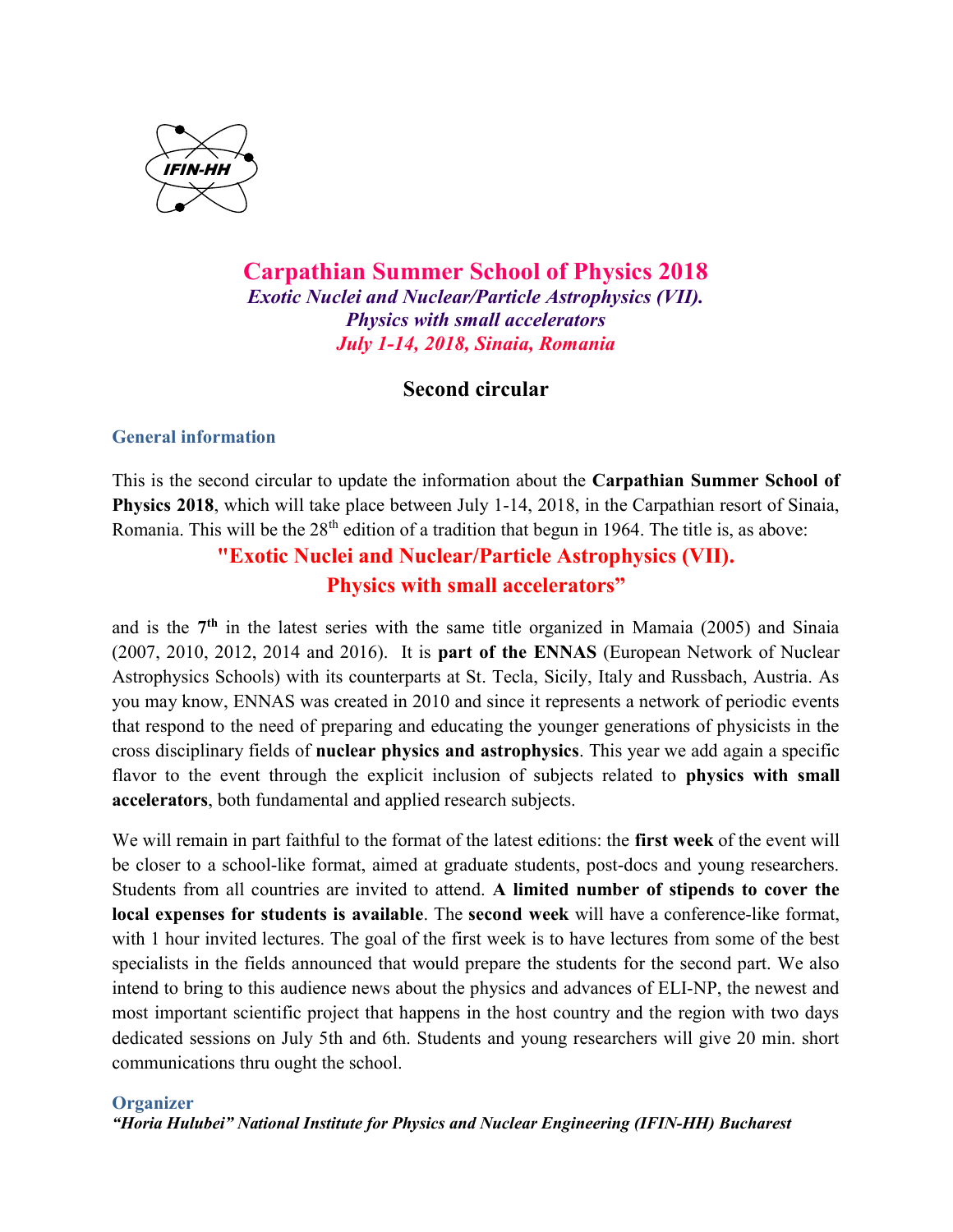#### Topics include, but are not restricted to:

- **•** Exotic nuclei
- Nuclear physics with RIBs
- Nuclear physics for astrophysics
- **•** Stellar evolution. Neutron stars and supernovae
- **•** Astroparticle physics
- Stellar and laser induced plasmas
- Physics at ELI-NP

### International Advisory Committee:

C. Bertulani (Commerce, TX) C. Diaconu (Marseille) M. El Eid (Beirut) F. Ferroni (Rome) Z. Fulop (Debrecen) S. Gales (Bucharest) U. Garg (Notre Dame) J. Jose (Barcelona) A. J. Jull (Tucson) T. Kajino (Tokyo) K.H. Kampert (Wuppertal) K.-L. Kratz (Mainz) W. Kutschera (Vienna) K. Langanke (Darmstadt) A. Mackova (Prague)

- Applications at small accelerators
- Nuclear astrophysics with small accelerators
- Instrumentation
- Accelerators for medical treatments, radioisotope production and industrial applications
- N. Marginean (Bucharest) T. Motobayashi (Tokyo) A. Petrovici (Bucharest) N. Pietralla (Darmstadt) H. Rebel (Karlsruhe) T. Sajavaara (Jyvaskyla) Ch. Scheidenberger (Giessen) B. Sharkov (Dubna) O. Sorlin (Caen) C. Spitaleri (Catania) H.-A. Synal (Zurich) T. Uesaka (Wako) M. Wiescher (Notre Dame) N. V. Zamfir (Bucharest) most to be confirmed

## Organizing Committee:

Livius Trache and Ovidiu Tesileanu: chairs Mihai Straticiuc and Tiberiu Sava: scientific secretaries Ion Burducea, Alexandra Spiridon, Ionut Stefanescu, Doru Pacesila and Dan Ghita

#### Invited lecturers (confirmed as of May  $10<sup>th</sup>$ , 2018):

M. Avrigeanu (Bucharest), V. Avrigeanu (Bucharest), V. Baran (Bucharest), C. Bertulani (TAMU Commerce), S. Bishop (Munich), C. Borcea (Bucharest), A. Caciolli (Padova), A. Coc (Orsay), B. Constantinescu (Bucharest), D. Delion (Bucharest), R. Diehl (Munich), C. Doherty (Budapest), M. El Eid (Beirut), B. Fields (Urbana), M. Horoi (CMU), J. Jose (Barcelona), A. J. Jull (Tucson & Debrecen), G. Kiss (Debrecen), E. Kozulin\* (Dubna), K-L Kratz (Mainz), W. Kutschera (Vienna), K. Langanke (Darmstadt), C. Lederer-Woods (Edinburgh), C. Mihai (Bucharest), R. Margineanu (Bucharest), B. Meyer (Clemson), I. Mocioiu (Penn State), M. Molnar (Debrecen), T. Motobayashi (Tokyo), G. Pascovici (Bucharest), A. Petrovici (Bucharest), M. Petrovici (Bucharest), E. Pollacco (Saclay), M. Radu (Bucharest), A. Raduta (Bucharest), C. Spitaleri (Catania), T. Sajaavara (Jyvaskyla), S. Sion (Bucharest), M. Wang (Lanzhou), P.J. Woods (Edinburgh), A. Wuosmaa (Storrs) etc.

The invited talks will be 1 hour long, discussions and a 5 min break included. The oral presentations will be of 20 min, with 3 min included for discussions.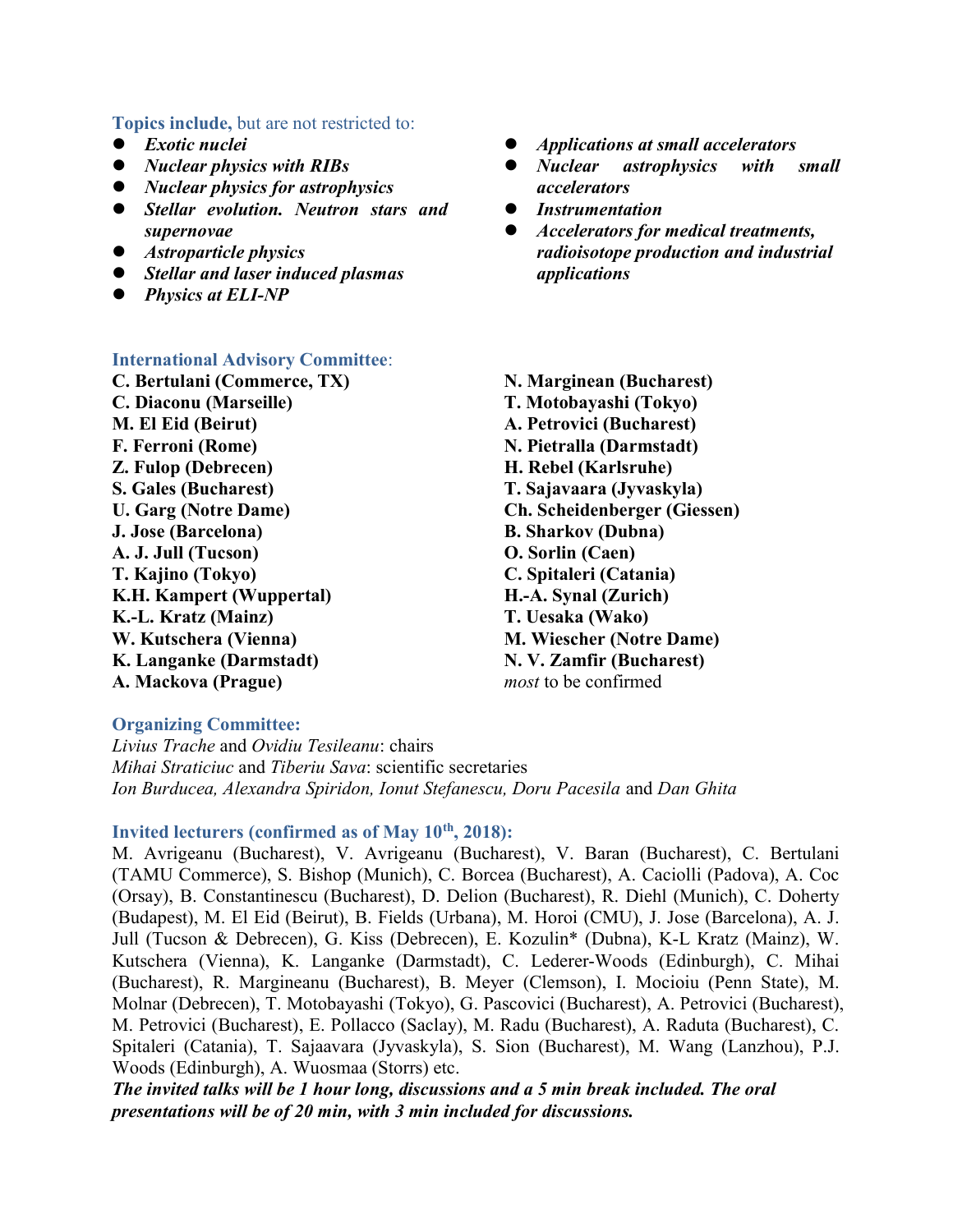#### Special events

A special outreach day is being planned for **Saturday July**  $7<sup>th</sup>$ . The morning session will address topics and a format for a wider audience. The afternoon will be dedicated to discussions in a round table format. The subject chosen this year is: "How one prepares the next generation of scientists in the age of instant communication".

Officialities of the host country involved in the research policy and in the management of research and higher education, politicians and media representatives will be invited to join the CSSP18 participants in open discussions on the above subjects. The session will be followed by the school's banquet. Sunday July  $8<sup>th</sup>$ , we plan the school excursion(s).

#### Venue, attractions

The conference will be held in Sinaia, a year-round mountain resort in the heart of the Carpathians, about 130 km north of Bucharest, about 1.5 hours drive from the main international airport of Bucharest (OTP).

During the school, we shall organize excursions and social events to give the participants the chance to know the Romanian landscape and culture. Sinaia is "the Pearl of the Carpathians", a prime tourist attraction and in close proximity to many first class natural and historical attractions of Romania: the Sinaia monastery and the Peles Castle (with its beautiful art collection or the open-air folklore exhibit and market). Dinning and wining at restaurants with live Romanian and international music, to mountain climbing, are all available within walking distance. Visits to old Transylvanian cities, like Brasov, Sibiu and Sighisoara, or to the Bran castle ("Dracula's castle") and Poiana Brasov, are possible by car, bus or train.

#### Accommodation

The venue of the school will be Hotel International\*\*\*\* (http://www.international-sinaia.ro), a four star complex, where most of the participants will be accommodated in single and double rooms and in luxury flats at the following prices:

Double room in single occupancy: 67 euro/day, about 312 lei (RON= Romanian currency), Double room in double occupancy: 39 euro/ person/day, about 180 lei Deluxe double room: 85 euro/day, about 396 lei

There will be also a limited number of suites available  $\int$  junior suite 95, executive junior suite 105 and one bedroom suite 135 euro/day, respectively.] These prices are offered only if the participants are registered via the organizers.

Breakfast is included in room's price.

## Lunches will be served at the same hotel and are included in the fee.

**Dinners can be pre-arranged at the same hotel at about 17 euro each, or the participants can** chose to manage by themselves with these meals at other restaurants that are available in Sinaia, within walking distance.

A limited number of places in youth hostels just across the street will be available at lower rates for students. Please contact the organizers for advice on such arrangements.

#### **Registration**

**Online registration** is available at  $\frac{http://www.nipne.ro/cssp18}{and by email (see "Context").$ The registration for participants from countries that need visa for Romania is now closed.